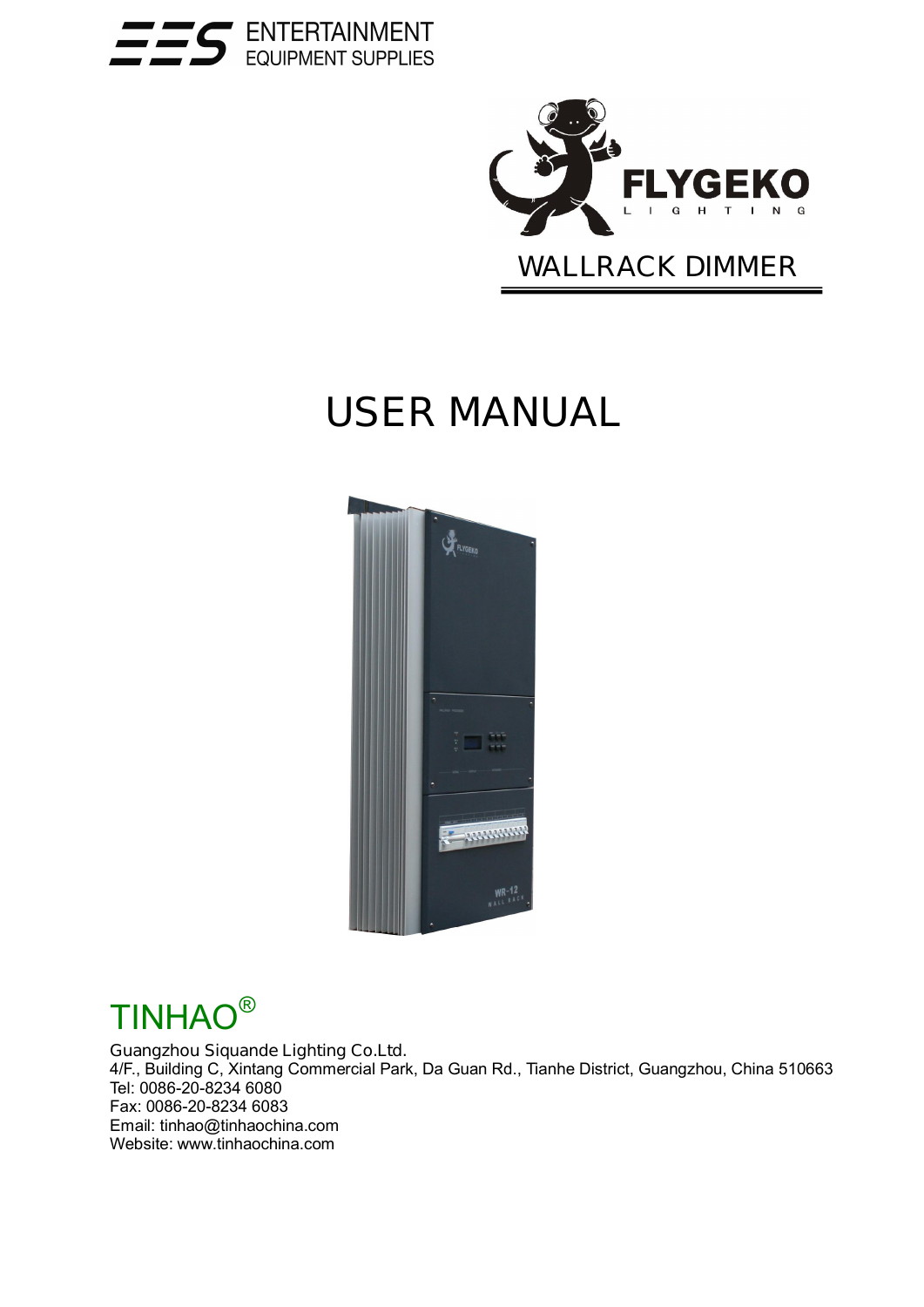# **TABLE OF CONTENTS**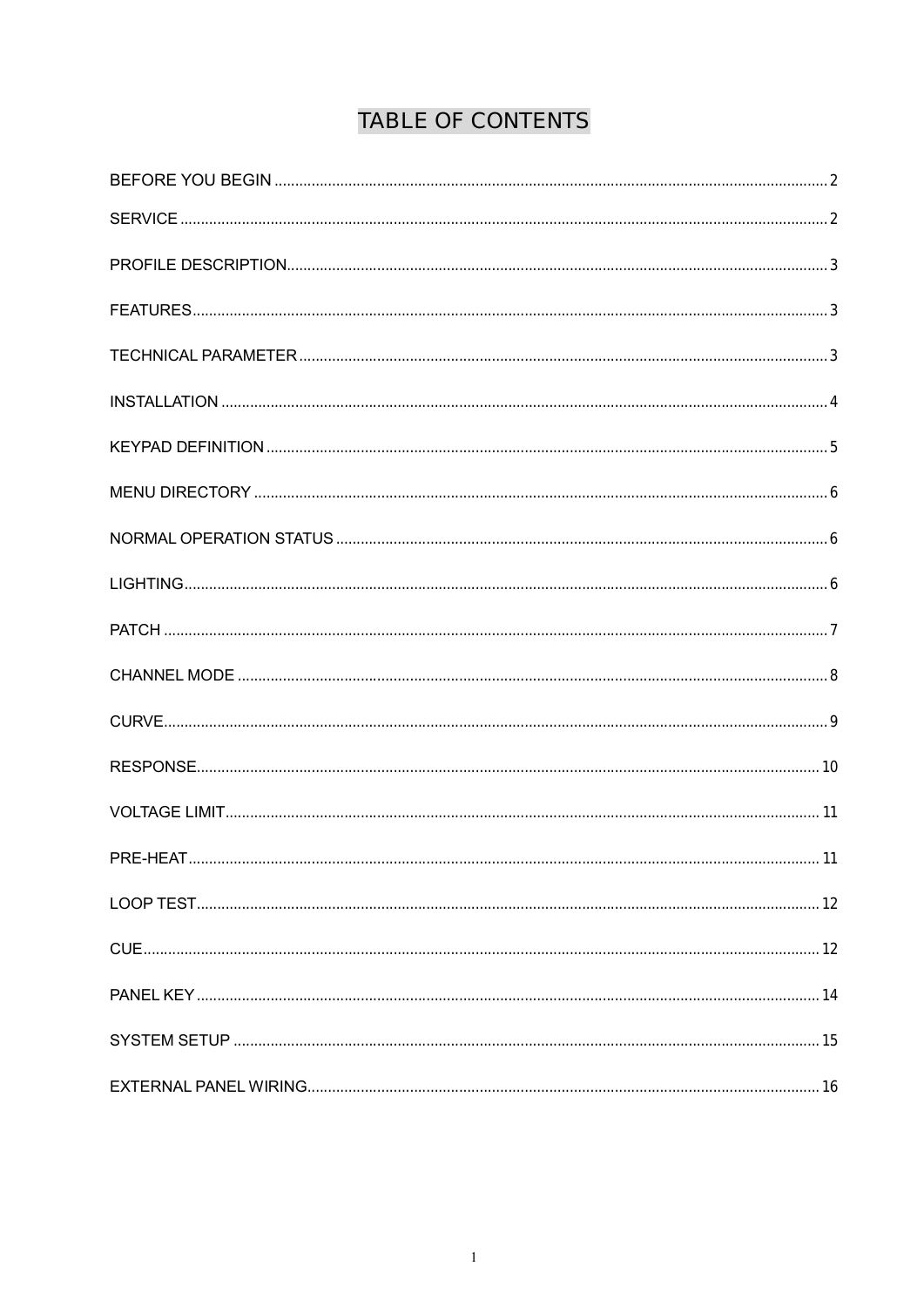## **Before You Begin**

Immediately upon receiving a fixture, carefully unpack the carton; check the contents to ensure that all parts are present, and the equipment have been received in good condition. Notify the shipper immediately and retain packing material for inspection if any parts appear damaged from shipping or the carton itself shows signs of mishandling. Save the carton and all packing materials. In the event that a fixture must be returned to the factory, it is important that the fixture to be returned in the original factory box and packing.

## **Service**

From the day buying the product, you own 1 year for warrant. In case there are technics problems or accessory damage, we offer free change. But except for the damage caused purposely or by mishandling. Contact us if there is any problem.



- $\div$  Please keep this User Guide for future consultation. If you sell the unit to another user, be sure that they also receive this instruction booklet.
- $\triangle$  Always make sure that you are connecting to the proper voltage and that the line voltage you are connecting to is not higher than that stated on decal or rear panel of the fixture.
- $\div$  This product is intended for indoor use only!
- $\div$  To prevent risk of fire or shock, do not expose fixture to rain or moisture. Make sure there are no flammable materials close to the unit while operating.
- $\div$  The unit must be installed in a location with adequate ventilation, at least 50cm from adjacent surfaces. Be sure that no ventilation slots are blocked.
- $\triangle$  Because Dimmer packs operate at potentially lethal high voltages, Installation should be carried by professional and experienced personnel
- $\div$  Do not connect chassis Ground to Neutral, or operate without chassis ground, otherwise the user could be exposed to potentially lethal voltages.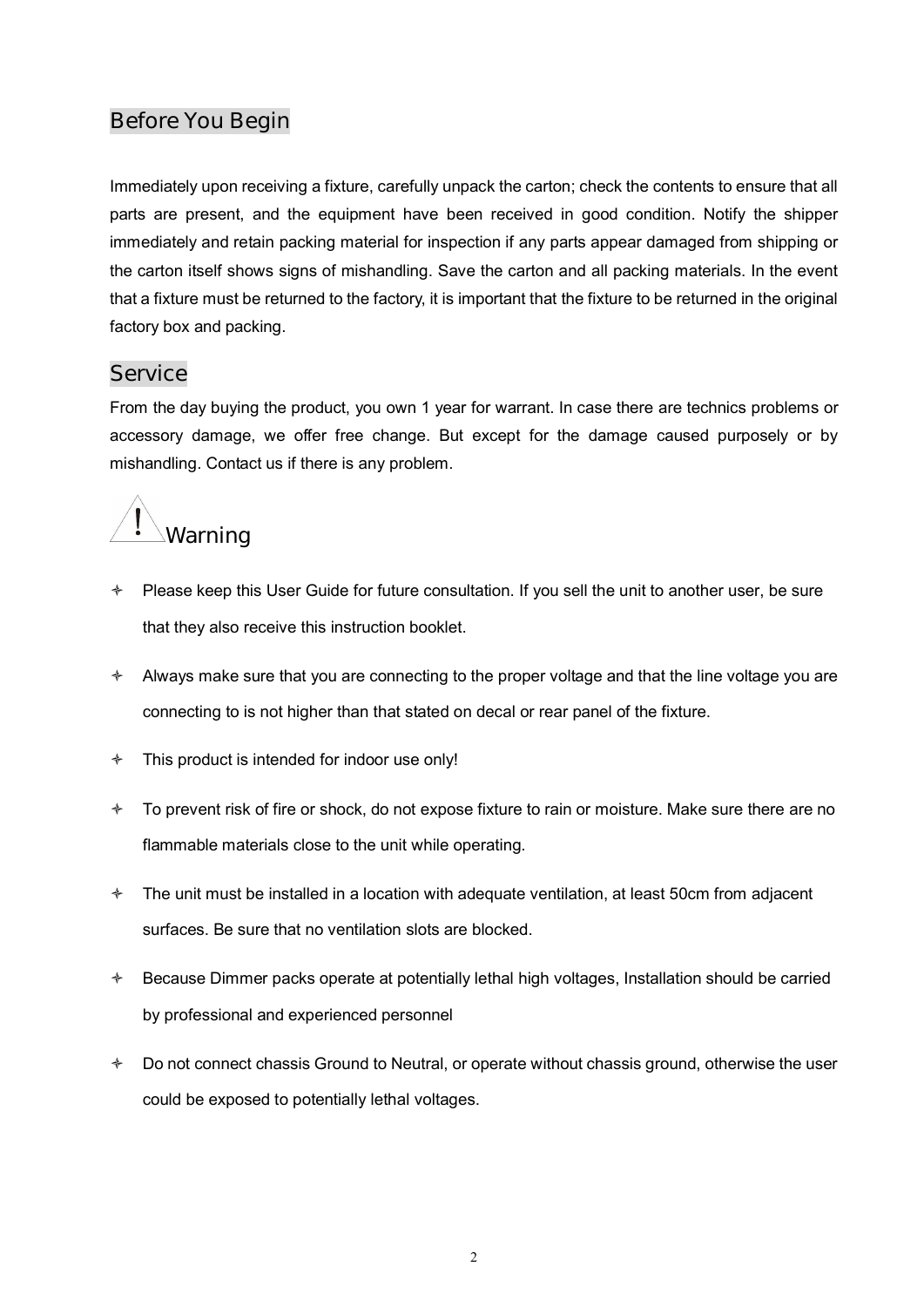## **Profile Description**

FLYGEKO architecture intelligent dimmer is designed for meeting the increasing demands in the architecture field. It features of hard and soft patch available, neutral-lost warning, Dual DMX signal available, Light weight, excellent shock-proof and easy for maintenance.

The digital FLYGEKO absorbs the advanced technology and concept from international lighting controls, optimized inner wiring and structure. The electrostatic powder coating surface prevents the products from scratch, physical shock, abrasion, moisture and high temperature, helping to keep good appearance.

Elegant outlet with simple keypad, digital display and graceful lines, is more user-friendly. Strong and weak electricity are separately controlled, which efficiently lower anti-interference. Intelligent cooling system reduces inner temperature and noise. FLYGEKO has variety optional output to meet different needs.

FLYGEKO has high-performance microprocessor. It has 10 functions such as presetting dimming curves, pre-heating, etc (see below details). 4096(16bit) Fade accuracy, sensitive MCB in each channel for short-circuit and over-load protection. Intelligent channel checking system forces to auto-close when short-circuit occurred, alert for over-load and neutral-lost, guiding for a timely error correction.

## **Features**

- $*$  Available with 6x6kw, 12x3kw and 24x3kw version
- $*$  Wall mount design, easy for installation and maintenance
- $*$  Convention cooled, no fans, continually working for 24 hours
- $*$  110V~250V AC, 50Hz/60Hz, single / 3 phase 5 lines input
- $*$  MCB protection for each channel
- $*$  Dual DMX input
- $*$  Softpatch available
- \* Response time: quick, normal or slow, helping to prolong lamp's life
- á 5 User-selectable curves: Linear, Square, S-curve, Extraction or user defined
- $*$  3 working modes: normal, fix and switch
- $*$  50 scenes recordable, manual or auto running
- $*$  Keep the last level or auto-run the recorded scenes when signal breaks
- $*$  Fade in-out time settable from 0 to 99.9 seconds
- $*$  All channels can be dimmed locally ( individually or generally)
- $*$  LCD display for easy operation
- $*$  External control panel optional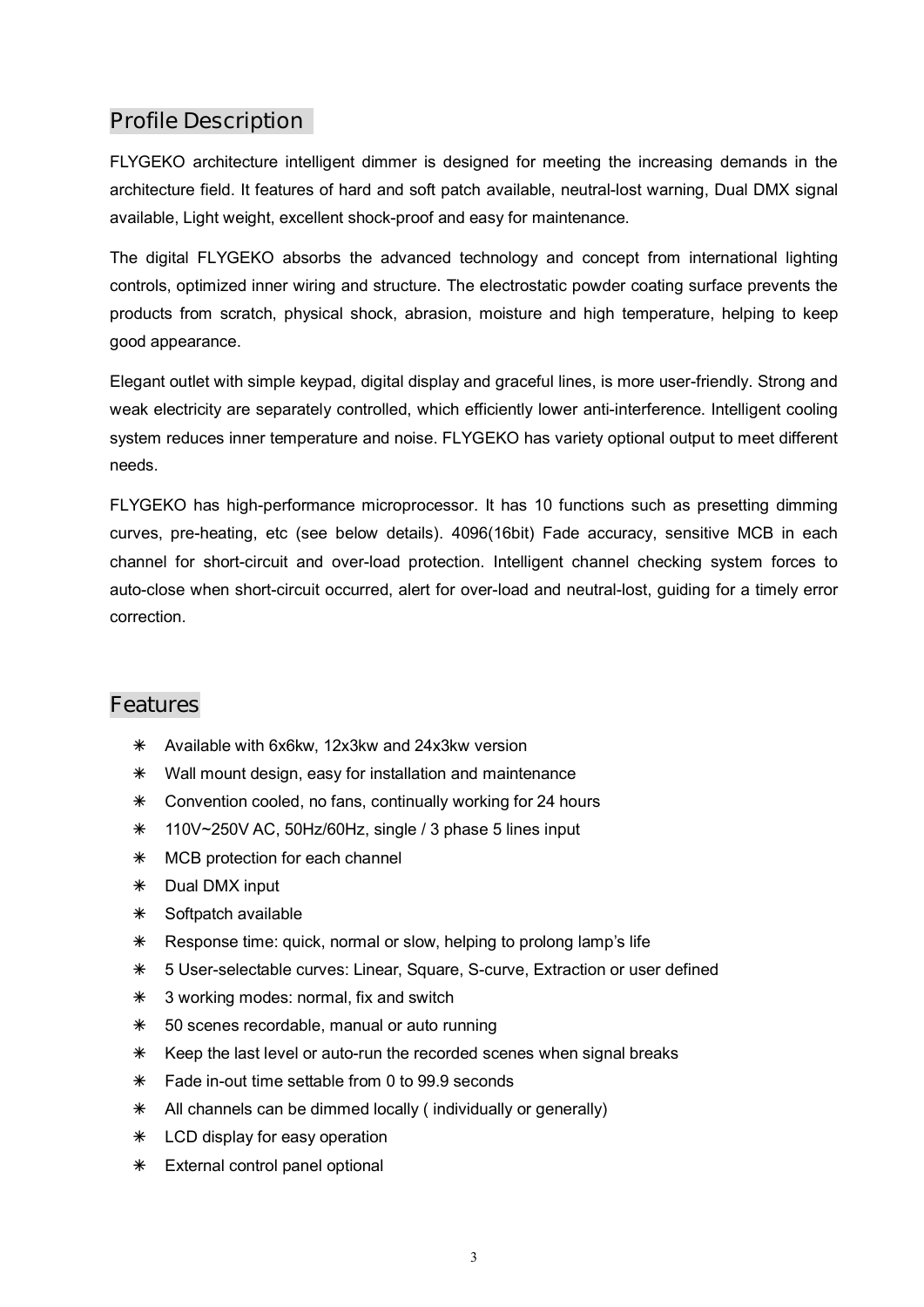- $*$  Wireless infrared remote control and PIR switch
- $*$  Support Interface Protocol of central equipments
- \* Power self-checking warning system, output will be limited once over load or neutral lost to Project the equipment.
- á RS485, MIDI, RS-232 & DMX signal optional
- $*$  Light weight and elegant outline

#### **Technical parameter**

- \* Valtage 160Vac 240 Vac
- á Frequency 45Hz 65Hz
- $*$  Fade accuracy: 4096 (16 bit)
- $*$  Auto voltage compensation: effective with a 10% valtage variation imput, output variation 1%
- \* Power Consumption 60W
- á Output 6KW for 6 channel, 3KW for 12 channel,3KW for 24 channel
- $*$  Signal DMX-512
- $*$  Dimming range 0 100%
- á Dimming Curves: Linear, S-curve, square and extraction or user-defined
- á Dielectric intensity:≧2500/1min
- $*$  Response time 23ms
- $*$  Pre-heating 0 25/255
- \* Operating 24 hours daily
- $*$  IP Rating: IP 33
- $*$  Dimensions 824 x 405 x 158 mm
- $\ast$

#### **Installation**

#### **a) Packing**:

Save the carton and all packing materials, In the event that a fixture must be returned to the factory, for they are specially designed to protect the fixture during transportation.

#### **b) Equipment List**:

Unpack the carton, check the contents to ensure that all parts are present, if the packaging equipment does not match with the list, please do not use this equipment and contact the company or distributor immediately.

#### **c) P Before installation**

- $\triangleleft$  Shut down the power before installation
- $\triangleleft$  Must installed by qualified persons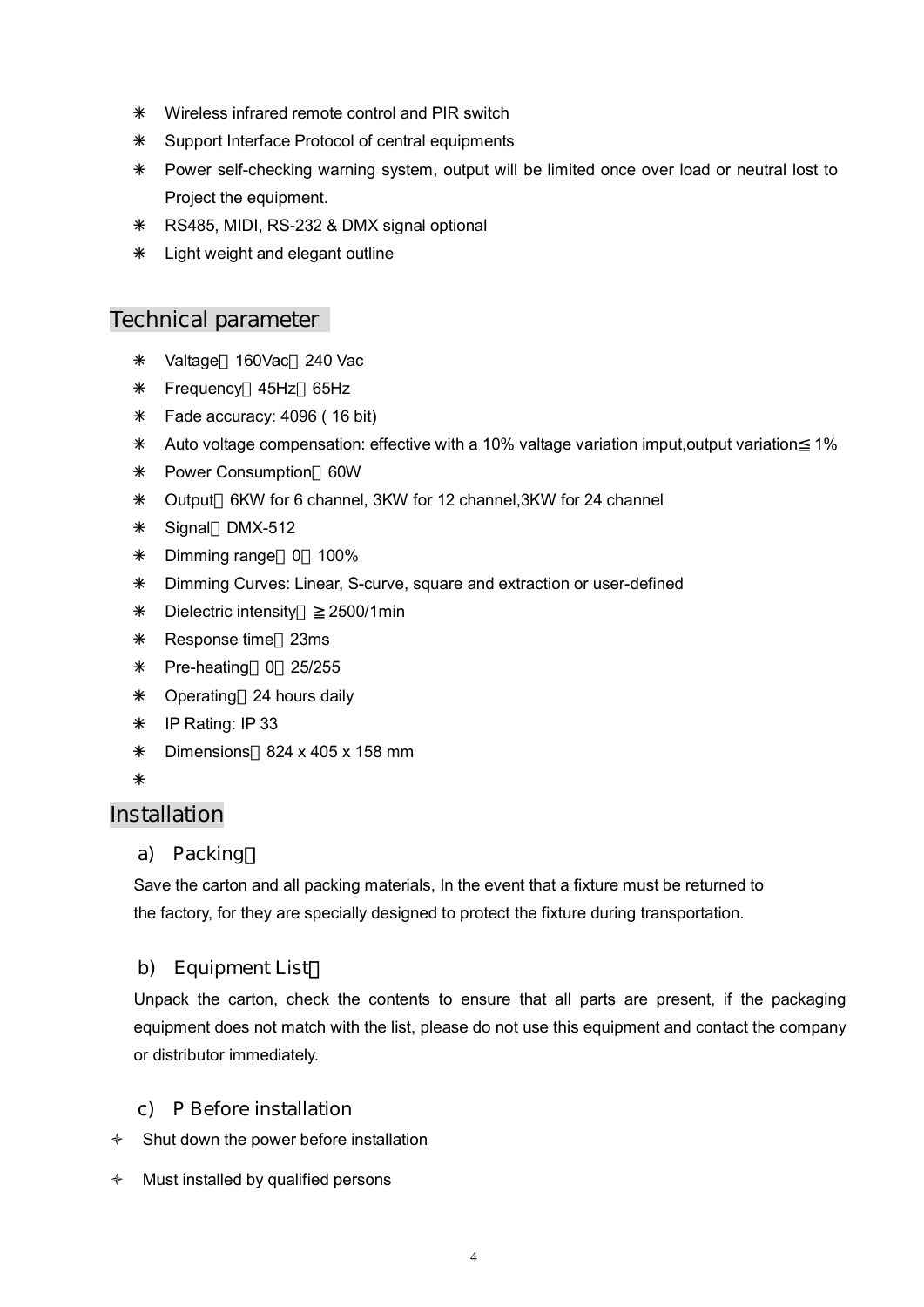- $\triangleleft$  Make sure the power supply is consistant with the voltage appeared on the equipment.
- $\div$  This product is intended for indoor use only
- $\triangleq$  Do not expose fixture to rain or moisture. Make sure there are no flammable materials close to the unit while operating.
- $\triangleleft$  At least 50cm from adjacent surfaces. Be sure that no ventilation slots are blocked.
- $\div$  The equipment must be grounded
- ò Working temperature: Above 2°C below 45°C
- ò Working humidity: between 35% to 85%

#### **Notice: The dimmer must be grounded, otherwise the warranty is invalid.**



# **Keypad Definition**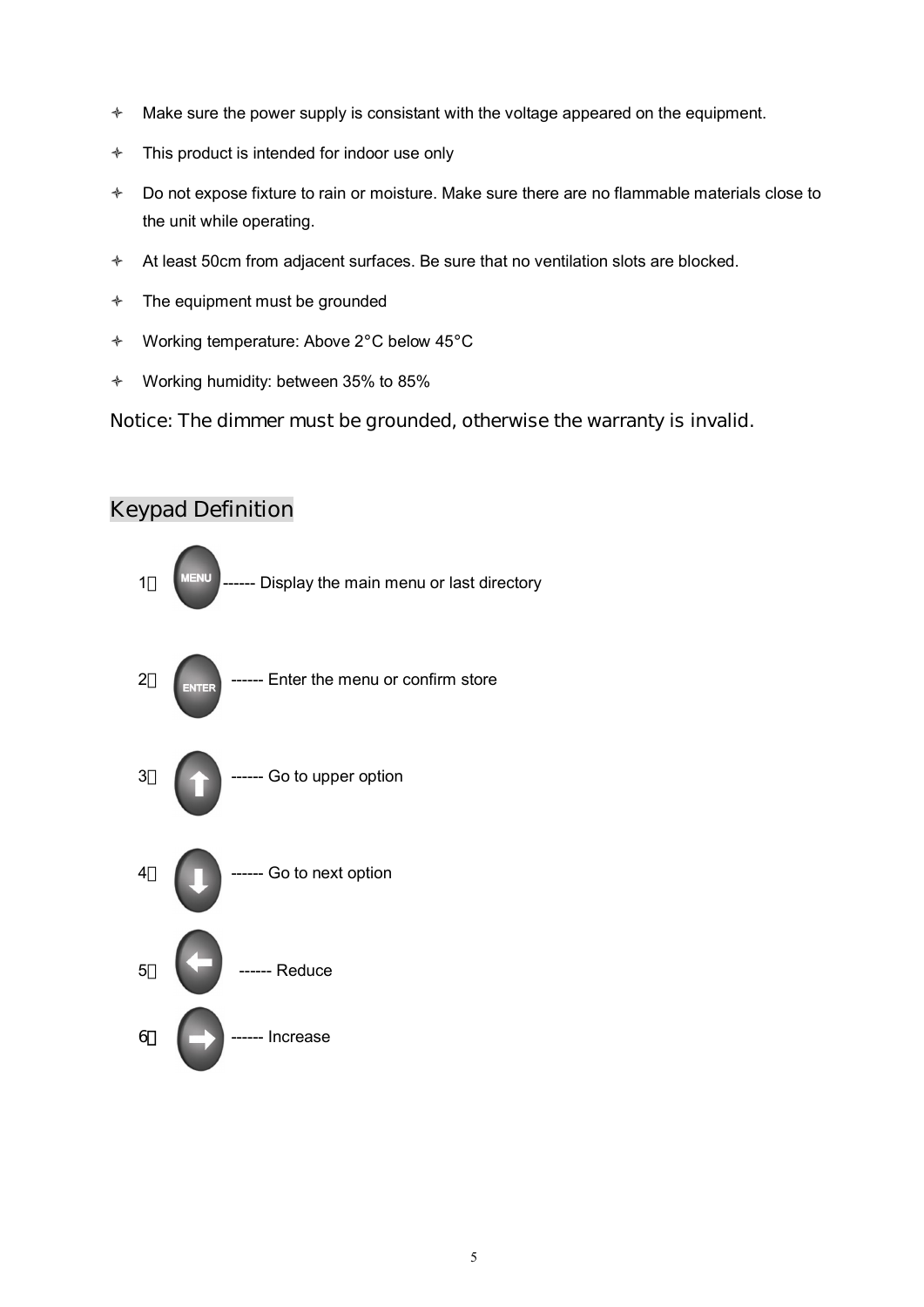## **Menu Directory**

There are 11 directories in FLYGEKO intelligent dimmer

- 1. Lighting
- 2. Patch
- 3. Channel mode
- 4. Curve
- 5. Response
- 6. Voltage Limit
- 7. Pre-heat
- 8. Loop Test
- 9. Cue
- 10. Panel key
- 11. Setup

### **Normal Operation Status**

When power on the fixture, red power indicator light on. There are another two indicators for DMX A and DMX B, indicator light of the connected port on. LCD of FLYGEKO will display the following starting status…



Starting…

P1 means 12 channel output.

The 4 groups of 12 columns show the related level of 12 channels.

## **Lighting**

By this function, you can dim single or several channels manually, Level from 0-100% (255steps). For example: to set 1 to 12 channels to be full level, below are the operation steps:

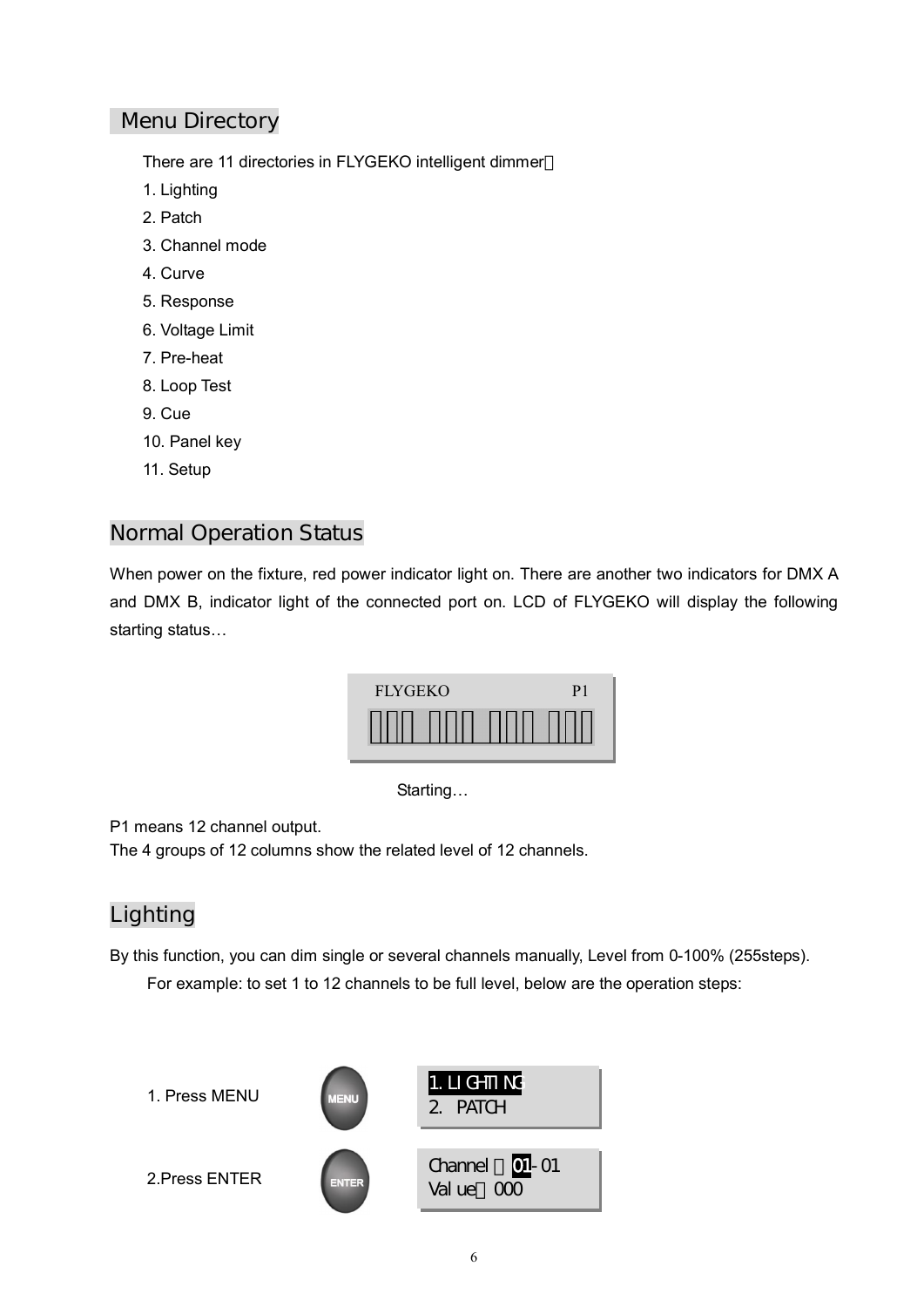3.Use down arrow to choose the right No. continually press right arrow to modify No. to be 12



Channel: 01-12 Value: 000

4.Use down arrow to choose VAlUE, press right arrow to set the lighting value to be 255



## **Patch**

Patch allows dimmers to be allocated to various control channels. It has two functions:

- 1, one can assign channels in blocks of 6 [or12] by patching 1:1 [enter] and entering a start address [enter]
- 2, one can soft patch multiple dimmer channels to one dmx channel. [User define] Here are some pictures and examples for guidance.

#### **Pictures for Patch (Left-DMX signals, right-dimmer channels)**



**Example 1, to patch input A to be 1: 1, and start address is 6** 

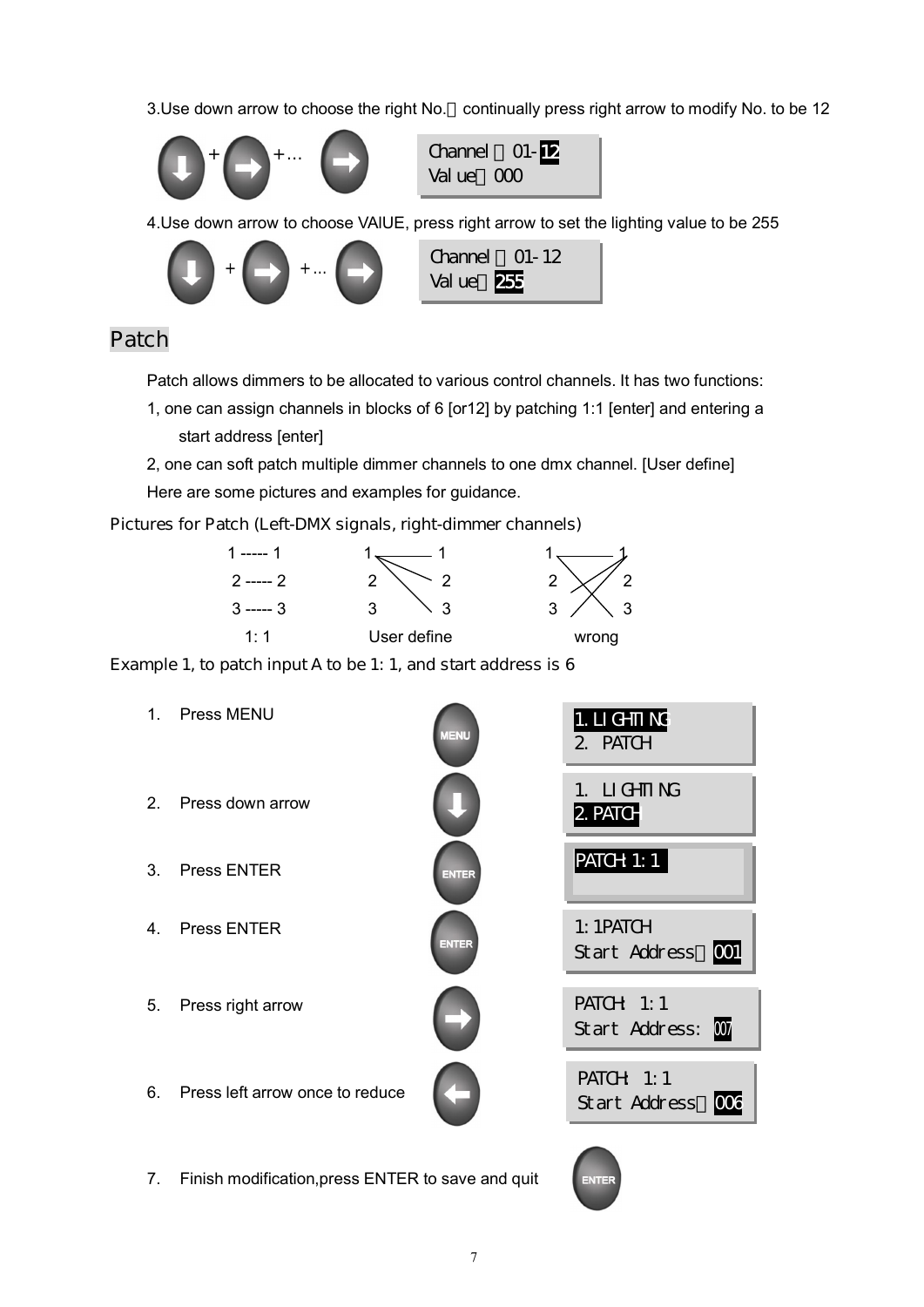#### **Example 2: to patch input A to 1 to 3 (User define)**

1. Enter the PATCH menu, press right arrow to USER DEFINE



3. Use right arrow to choose dimmer channel 01 then



4. Use down arrow to choose DMX No. and use right arrow to change DMX No. 003



- 5. Press ENTER to save and quit
- 6. Repeat until all channels are allocated

## **Channel Mode**

You can set NORMAL, SWITCH or FIX mode for each channel

- '**NORMAL**'-- controlled by DMX signal. Could be fade in/fade out
- '**SWITCH**'-- controlled by DMX signal,0 or 100% output.The default value is 50%.
- '**FIX**' ---not controlled by DMX signal lights will be always on with set value,0-100%, The default value is 50%.

#### **For example, to set channel 2 to SWITCH mode, and value to be 51%**

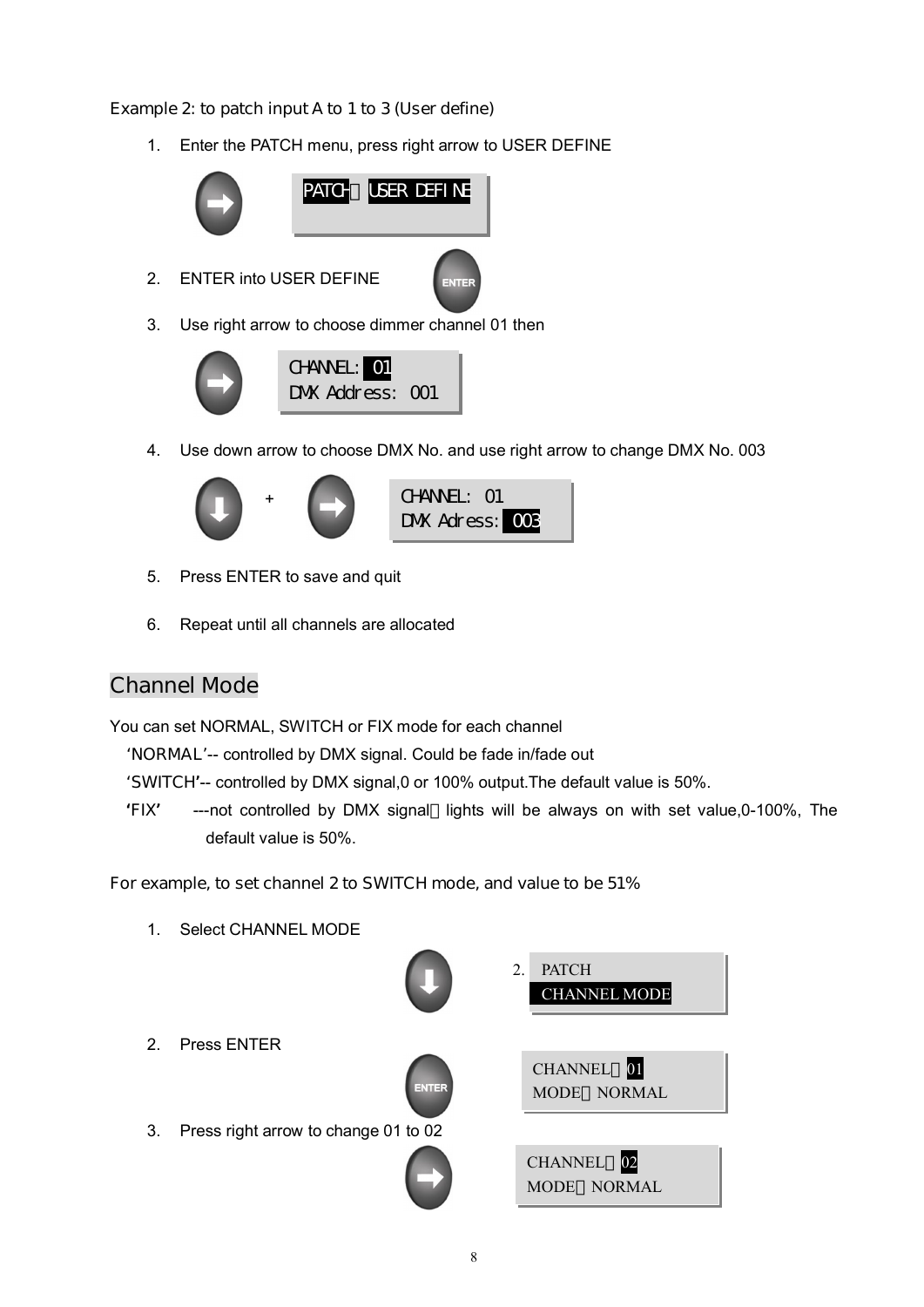4. Press down arrow to 'MODE'



CHANNEL 02 MODE NORMAL

 $CHANNEL: 02 50%$ MODE SWITCH

5. Press right arrow to change 'NORMAL' to 'SWITCH'



6. Press down arrow to '50%' position



| CHANNEL:02  | 50% |
|-------------|-----|
| MODE SWITCH |     |

**7.** Press right arrow to change 50% to 51%



| <b>CHANNEL: 02</b> |             | 51% |
|--------------------|-------------|-----|
|                    | MODE SWITCH |     |

**8.** Press ENTER to save and quit

# **Curve**

There are 5 curves: Linear, S-curve, square and extraction or user-defined. Settings are available: 1.set channel curve; 2.user define curve; 3, reset curve. Input value is 255 grade (0-255), correspond to 4096 grade (0000-4096) dimming. **For example 1: to set channel 1 to be square:** 

- 1. Press down arrow to 'CURVE'
- 2. Press ENTER
- 3. Press ENTER
- 
- 4. Press down arrow and then right arrow



5. Press ENTER to save and quit



| CHANNEL 02  |  |  |
|-------------|--|--|
| MODE NORMAL |  |  |

3. CHANNEL MODE

CHANNEL CURVE.

USER CURVE

CHANNEL 01 CURVE LINEAR

CHANNEL 01 CURVE SQUARE

4. CURVE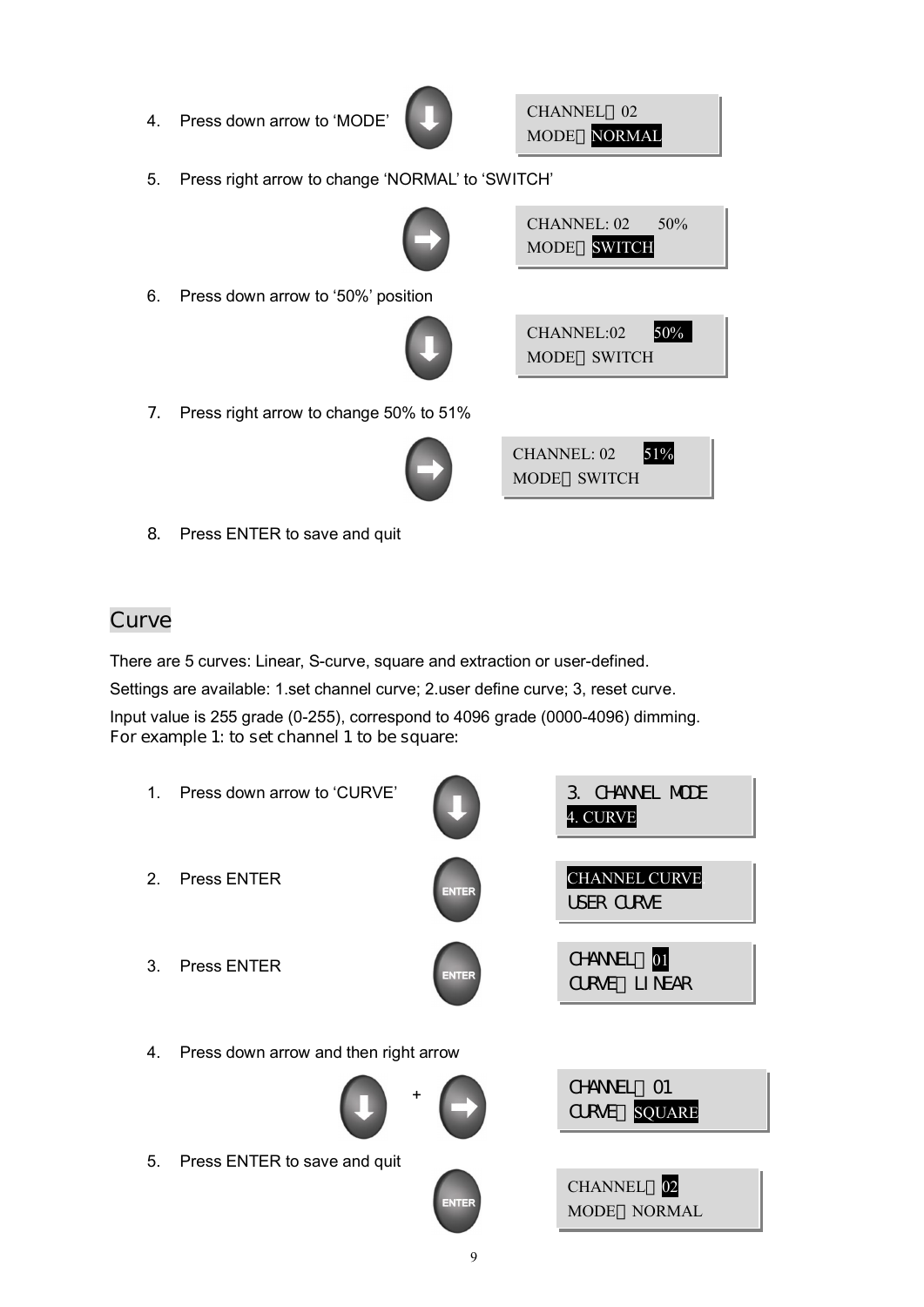#### **For example 2, to set the input value to 001 and output value to 0015:**



## **Response**

There are three response times settable: quick (20ms), normal (80ms) and slow (160ms). For those big tungsten lights, nomally we should set it to be 'SLOW'. If there are few loads, you could set 'NORMAL' or 'QUICK'.

For example, to set channel 2 to 'SLOW'

1. Press down arrow 2. Press ENTER 3. Press right arrow to change channel to '02" 4. CURVE 5.RESPONSE CHANNEL 01 RESPONSE: CUICK CHANNEL 02 RESPONSE CUICK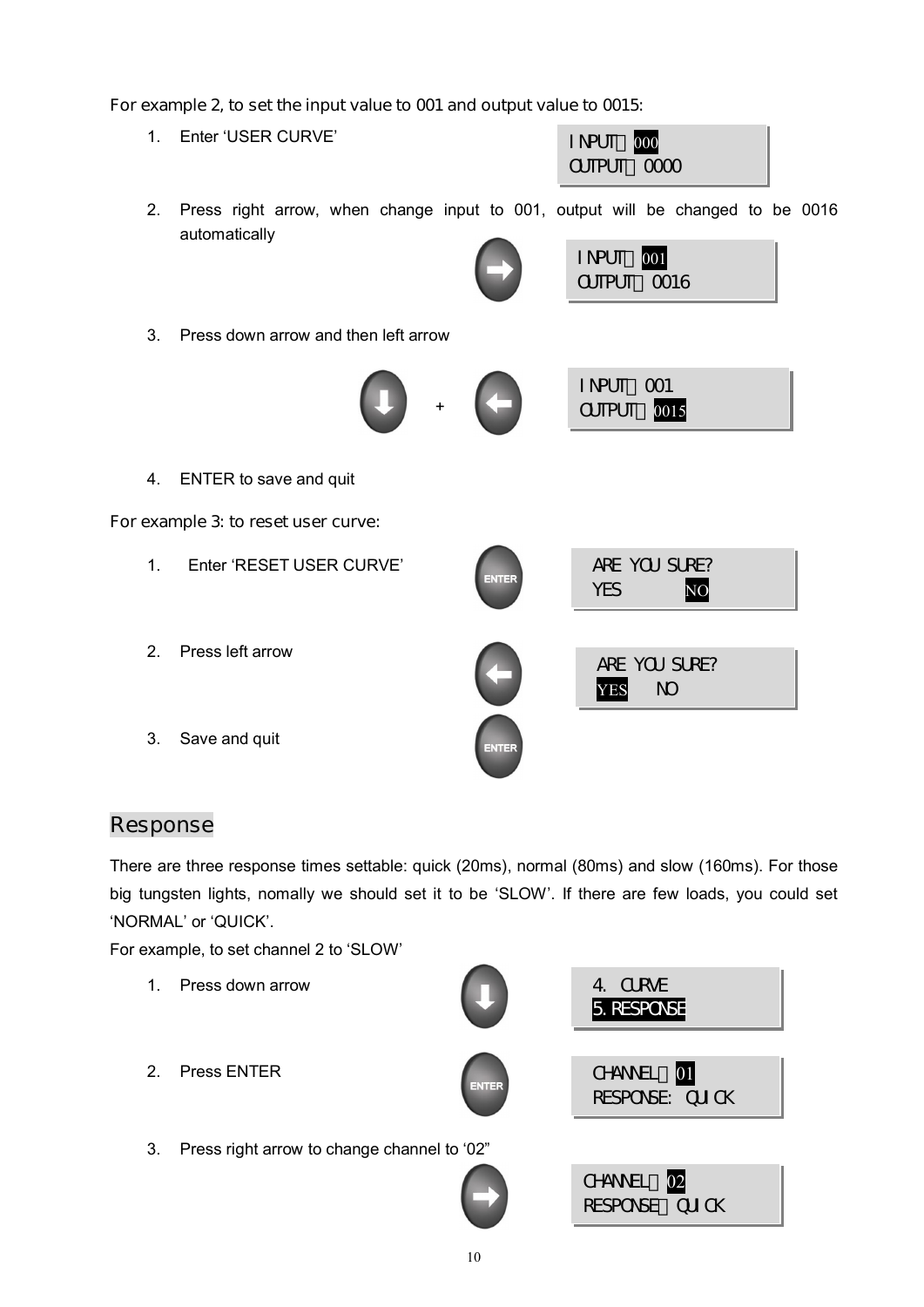4. Press down arrow and then left arrow to set 'SLOW'



5. ENTER to save and quit

## **Voltage Limit**

Each dimmer channel could be set with different output voltage, from 110V to 250V.



# **Pre-heat**

You can set pre-heat value to protect your illuminants, especially in winter.

For example, to set all channels value to be'002'

- 1. Press down arrow
- 2. Press ENTER

Press left arrow to change to 'ALL'



11

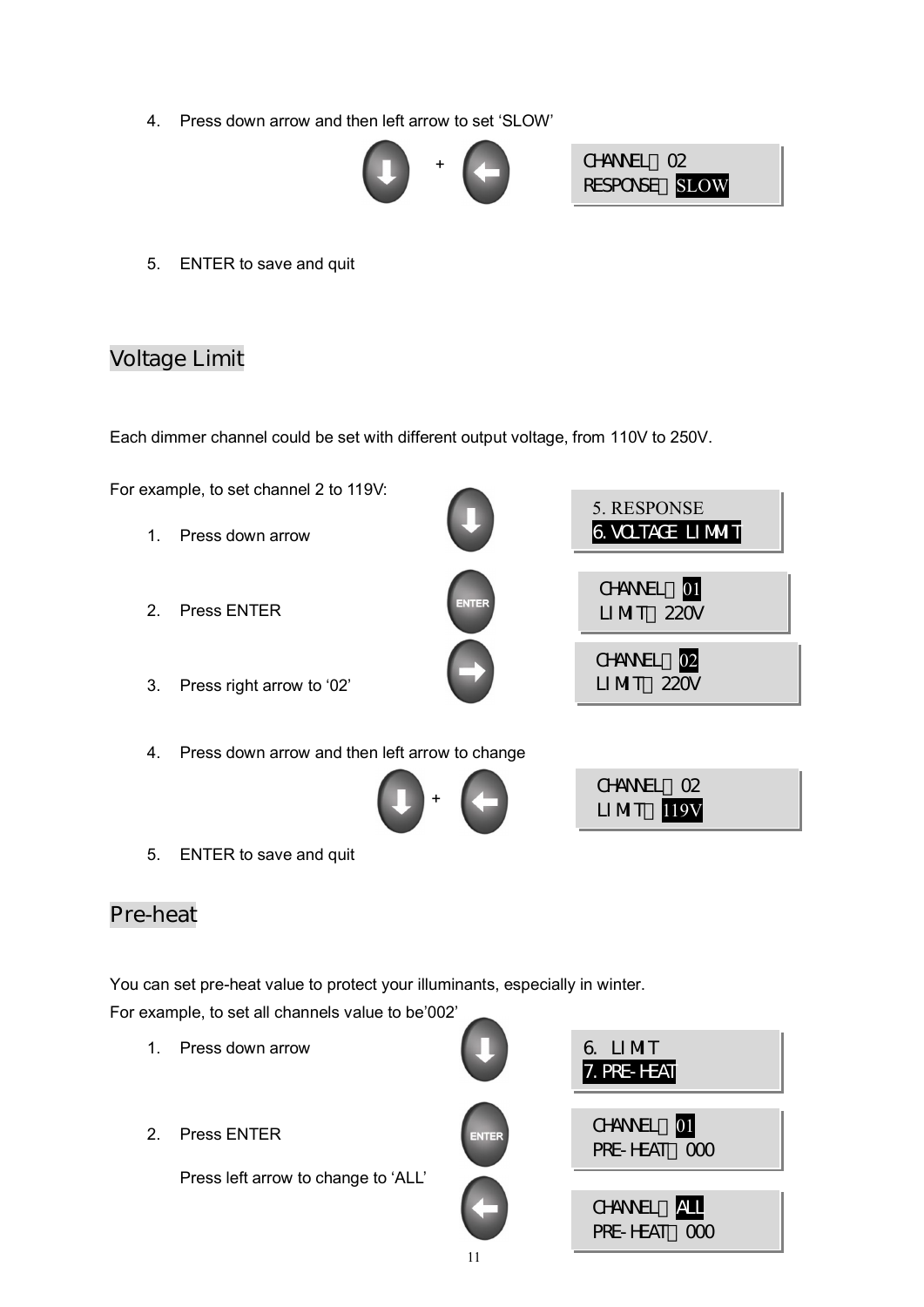3. Press down arrow then right arrow to '002'





7. PRE-HEAT 8.LOOP TEST

TEXT VALUE: 51%

CHANNEL: 02

4. ENTER to save and quit

## **Loop test**

By it, you can find the connected lamp more easily. For example:

1. Press down arrow



2. Press ENTER and then right arrow to set '51%'



- 3. Press ENTER then right arrow to set '02'
- 4. ENTER to save and quit

# **CUE**

There are 20 cues in FLYGEKO. In this directory there are 3 functions available: 1. Edit cue; 2.Run cue; 3.Clear all cue. The fade time between cues could be set from 0.001 to 999.9s. The last letter 'E' means it is in Editing condition, 'V' means in viewing condition. **For example, to edit cue 01:** 

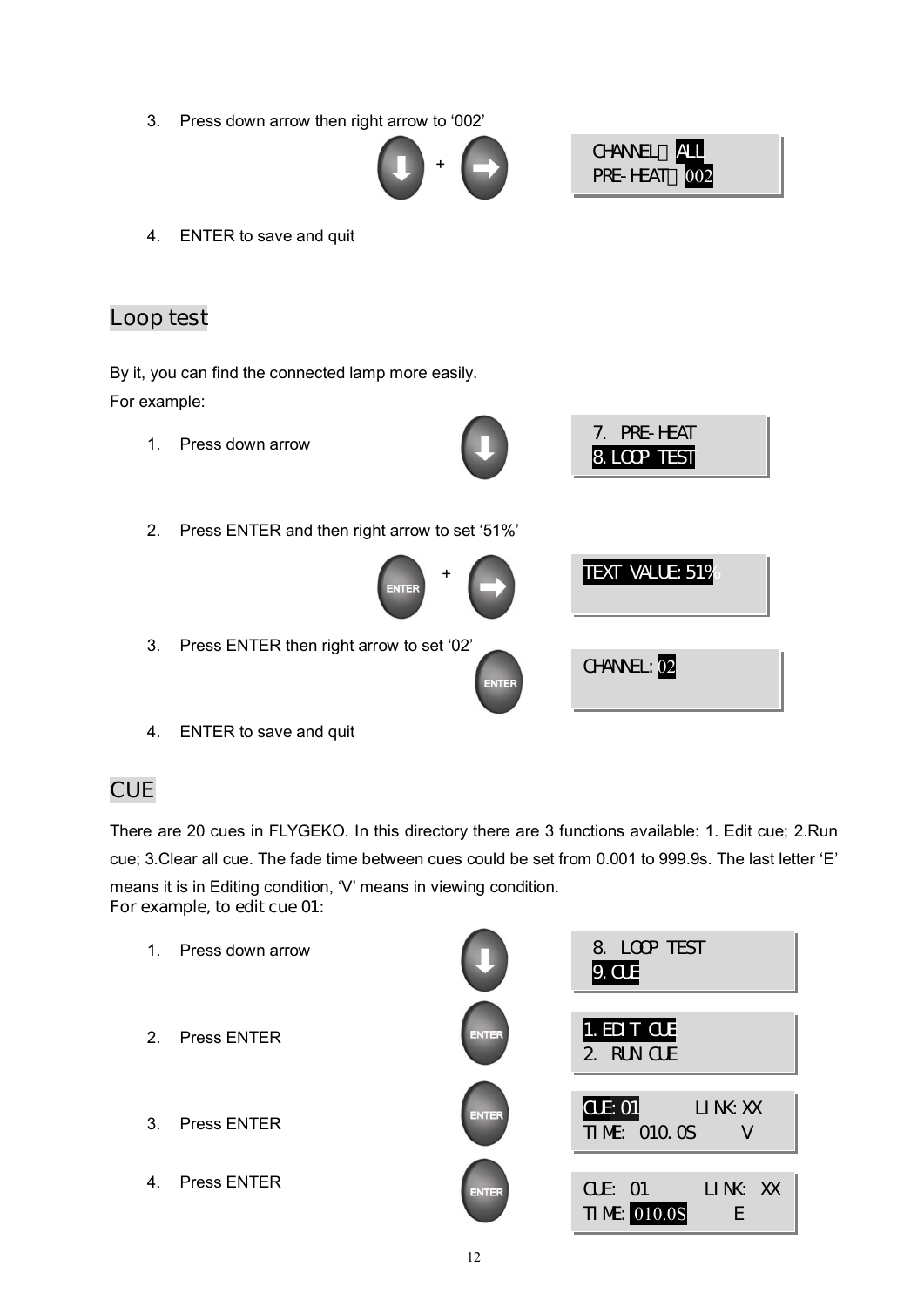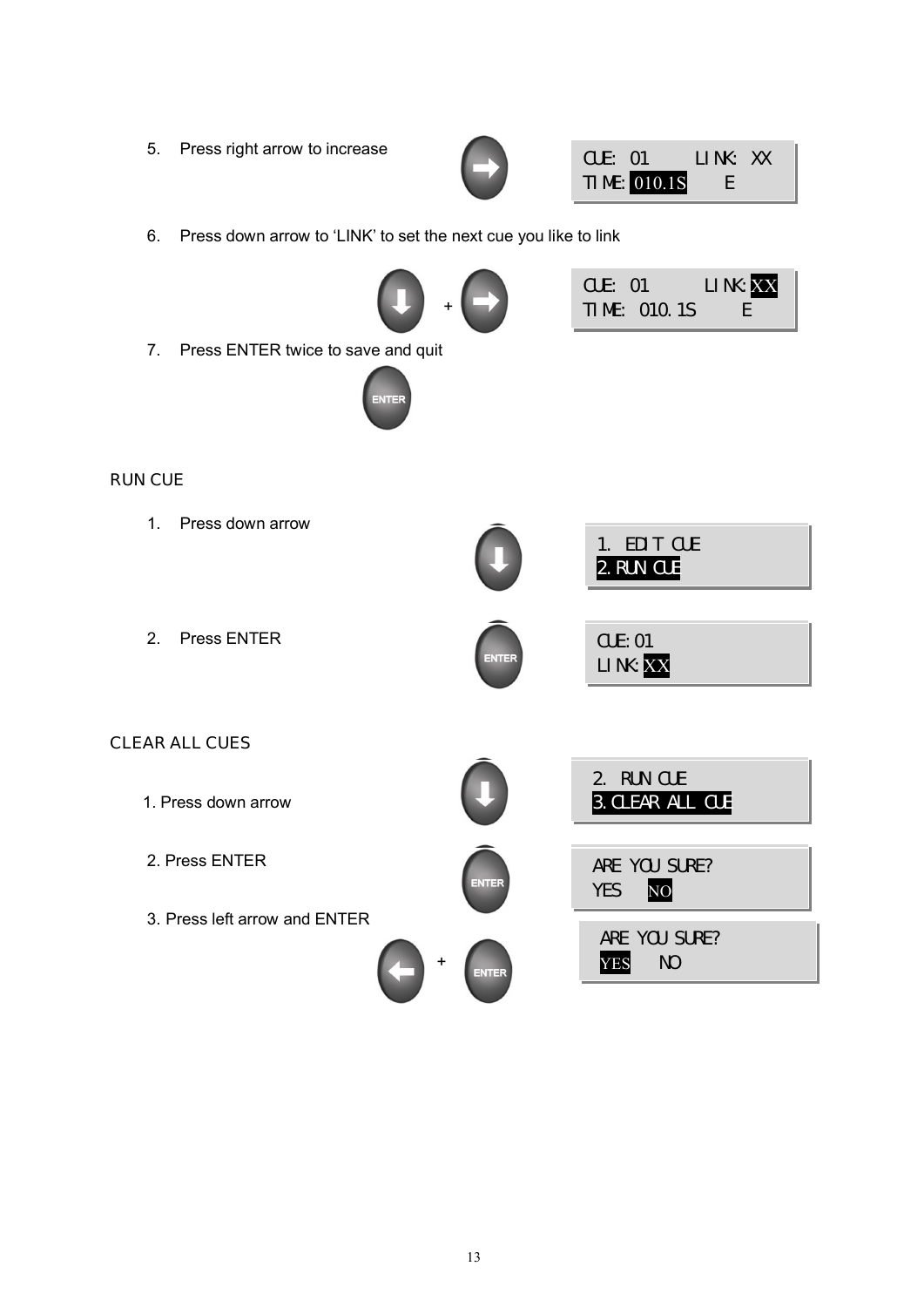## **Panel key**

Attribute control for the external panel keys.

There are 8 pre-set panel keys; their functions are defaulted to be closed.

Function attribute includes: **close**, **CUE**, **fade in**; **fade out**, **lock**

- **Close** to close the control function of external panel key
- **CUE** to control cue running by Panel key, with delay time from 0 to 99 seconds
- **Fade in** to control channel level fade in by panel key
- **Fade out** to control channel level fade out by panel key
- Lock to lock panel key, dimmer out of control of external panel. Hold the related panel key for 2 seconds to lock, hold it again to unlock.

#### **For example 1, set the function of Panel key 1to control CUE 2 delay 1 second**:



4. Press down arrow, then press right arrow, edit close to CUE



key:01 function CUE

5. Press enter to select Cue, and then press right arrow edit CUE 1 to CUE 2



Cue **02** delay:00 S

6. Press down arrow, Move the cursor to delay position, then press right arrow edit to 01



| cue 02                   |  |
|--------------------------|--|
| del ay $\overline{01}$ S |  |

6. Press enter to quit

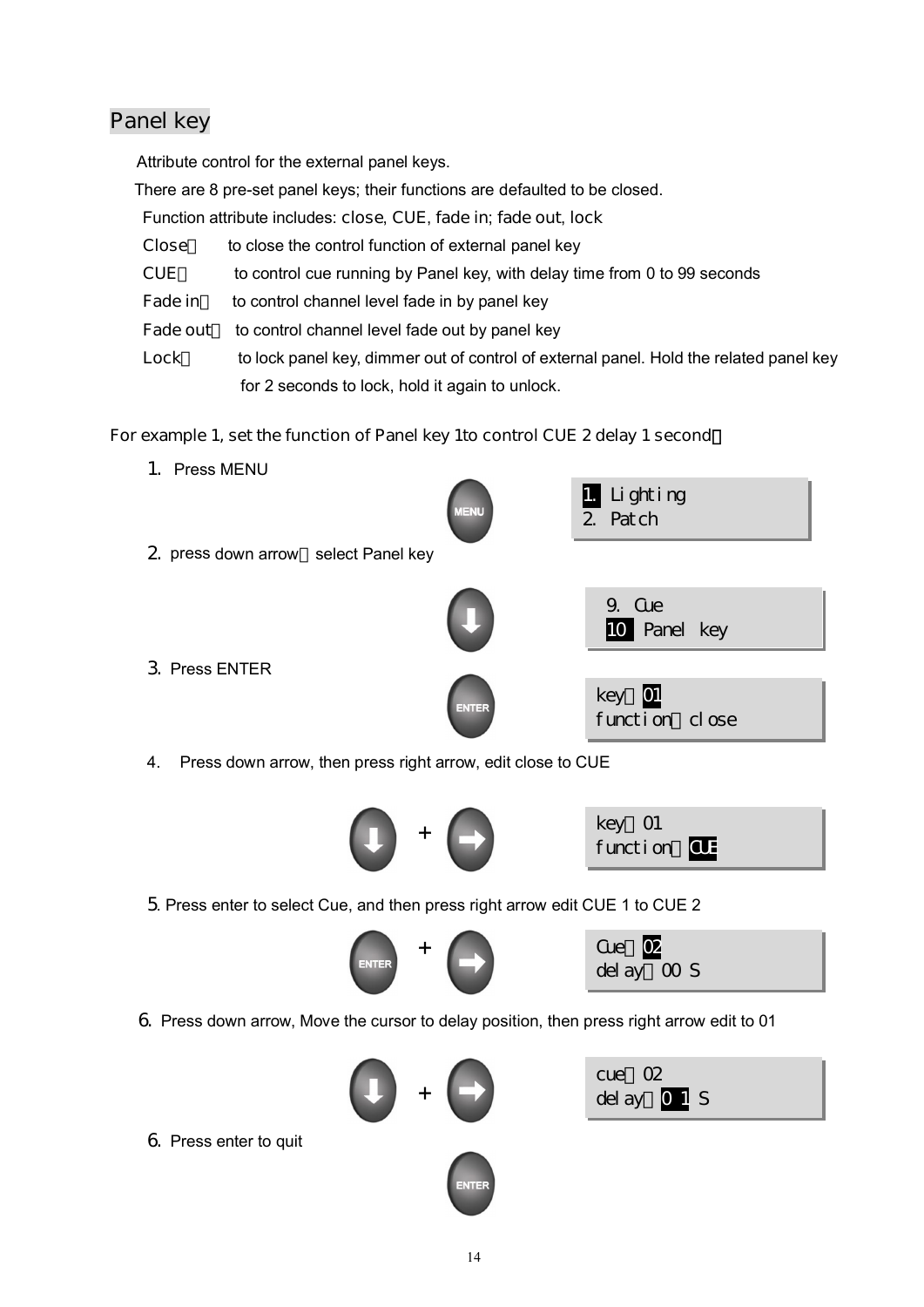#### **For example 2, set Panel key 2 control channel 2 lighting level fade in**

1. Entre Panel key menu, press right arrow edit 1 to 2





2. Press down arrow,then press right right arrow twice,edit close to fade in



key 02 function fade in

3. Press enter to select channel, then press right arrow to edit channel 1 to channel 2





channel 02

4. Press enter to save and quit

## **System Setup**

In this directory, there are 10 functions:

- i. **Rack number**—name for the dimmer pack from 001 to 999
- ii. **Sys voltage**—display the current voltage of the three phases
- iii. **Sys frequency**—display the frequency of the system
- iv. **Signal break mode**—when there is no DMX signal, you can choose: 1.Keep the last value; 2.Run backup cues.
- v. **Over Load and neutral-lost**—you can set a safe range from 250V to 300V, or "OFF" alternatively.
- vi. **LED contrast**-You can set the LED contrast for display, range from 1 to 10
- vii. **Series number**—unique number to identify each fixture
- viii. **Language**-select the operation language of the dimmer
- **ix. Software edition**
- x. **Default**—go back to the factory default

If system administrator do not edit settings in 5 minutes, the system will automatically lock the keypad, in order to prevent others mis-settings or modify the setting. Hold the **ENTER** key for two seconds to unlock.